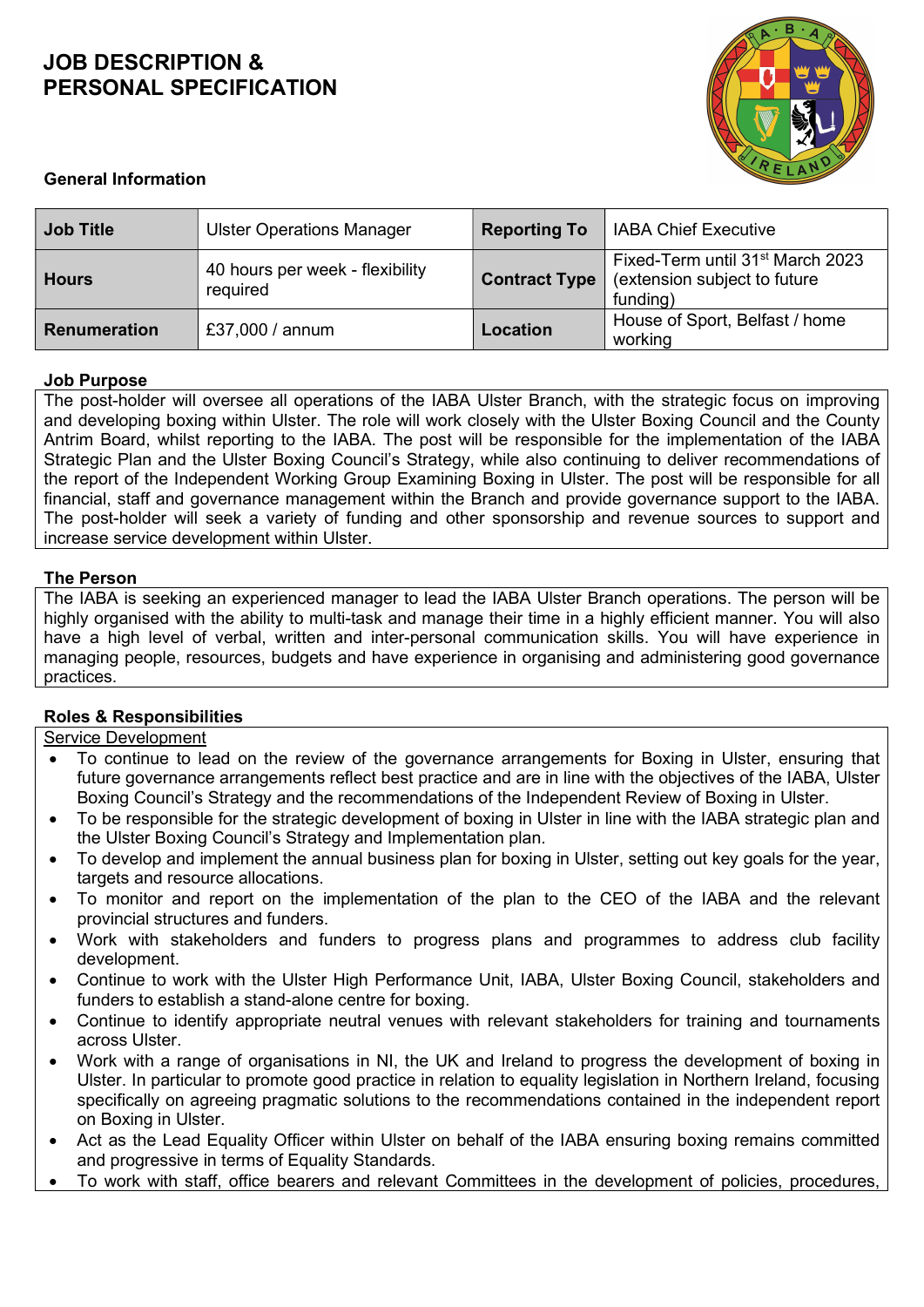

practices and programmes that will ensure good governance, sound financial management and build capacity at all levels of boxing in Ulster.

- To recruit and manage agreed human resources of the organisation working within Ulster according to the authorised personnel policies and procedures of the IABA, ensuring adherence to relevant legislation and regulations.
- To lead and manage agreed marketing and public relation activities with the aim of ensuring that Boxing in Ulster is presented in a positive light to members, the public, the media and any key stakeholders.
- To manage all budgets in relation the IABA Ulster Branch and work closely with the IABA finance team to ensure robust systems and processes are in place for payments.
- To proactively seek and negotiate all forms of funding in respect of the development of Boxing in Ulster. All agreements are subject to approval of the CEO of the IABA.
- Grow and diversify revenue streams, manage, and activate commercial relationships and optimise the short- and long-term financial performance
- Represent and advocate on behalf of boxing on legislation, policies and strategies with key stakeholders including MLA's, central and local government and arm's length bodies.
- Act as a support to the IABA on governance, particularly, GDPR and Health & Safety.
- To ensure that all resources owned or leased by the organisation are maintained in good order.

### Administration

- Develop and maintain efficient and effective systems to ensure the smooth running of the IABA Ulster **Branch**
- Comply with and actively promote IABA policies and procedures

### **General**

- To support the work of the relevant Committees and any ad hoc task and finish working groups and to attend meetings as required
- To keep abreast of current and emerging trends and developments within the sector
- To act in accordance with the Code of Conduct for IABA employees
- Undertake the foregoing duties in such a way as to enhance and protect the reputation public profile of IABA.
- To travel within Northern Ireland, Ireland the UK in order to fulfil the business needs of the organisation.
- To undertake such other reasonable tasks other than those specifically listed herein as requested and directed by the CEO or Board of the IABA.

### Flexibility/Variation Clause:

- The above Job Description is not intended to be a comprehensive list of all the duties involved and consequently, the post holder may be required to perform other duties as appropriate to the post which may be assigned to him / her from time to time and to contribute to the development of the post while in office.
- This is a description of the job as it is constituted at the date shown. It is the practice of this organisation to periodically examine job descriptions, update them and ensure that they relate to the job performed, or to incorporate any proposed changes.
- This procedure will be conducted by the appropriate manager in consultation with the postholder.
- In these circumstances it will be the aim to reach agreement on reasonable changes, but if agreement is not possible the IABA reserves the right to make changes to your job description following consultation.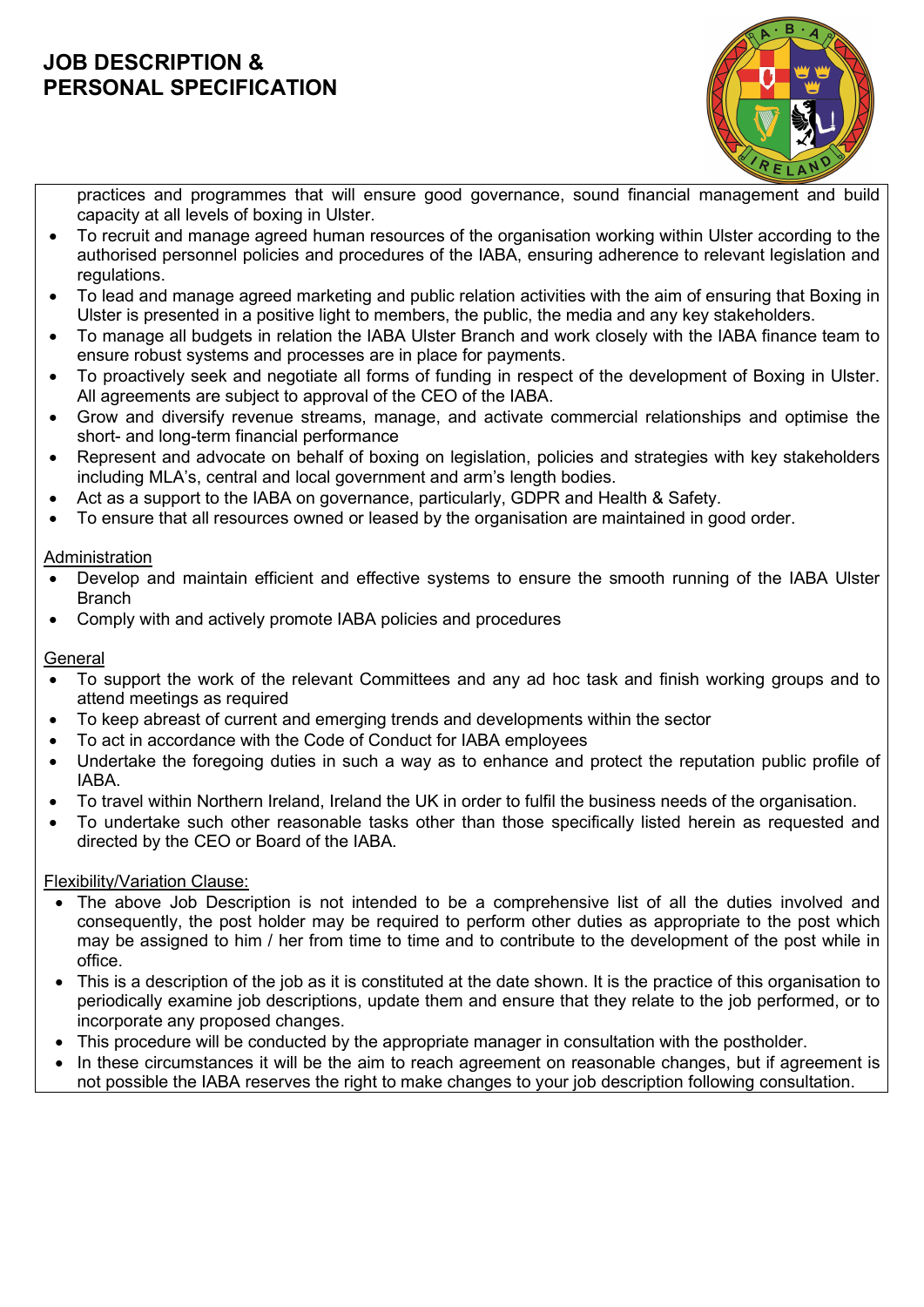# Personal Specification

## Requirements - Qualifications

### **Essential**

^A 3rd level qualification which can be proven relevant to the post.

OR

 ^IABA may consider 5 years experience working in a similar role within an environment which can be proven relevant to the post where in the criterion is noted with an \*

### Desirable

A degree or equivalent 3rd level qualification in a business related subject.

## Requirements - Experience

## **Essential**

- \*3 years full time (or part time equivalent) experience in a position with responsibility for financial management.
- \*3 years full time (or part time equivalent) experience in managing staff.
- \*3 years full time (or part time equivalent) experience of developing, implementing and leading business plans and strategies.
- \*3 years' full time (or part time equivalent) experience of managing or implementing significant change within an organisation.
- \*3 years' full time (or part time equivalent) experience of writing and successfully applying for funding
- \*3 years' full time (or part time equivalent) experience of working and engaging with a wide range of partners/stakeholders
- Experience of working and/or engaging with voluntary organisations
- Experience of developing, implementing and monitoring policies and procedures.
- Experience of working as part of a team.

### Desirable

- \*\*Experience of attracting and securing sponsorship
- \*\*Experience of working within a sports development environment and of sport as a business.
- \*\*Experience of leading projects and following them through to a successful conclusion.
- Experience of leading on Health & Safety within an organisation
- Experience of leading on GDPR within an organisation

## Requirements – Knowledge

### Essential

A knowledge and understanding of:

- \*governance requirements and issues within voluntary sector and organisations.
- equality issues and a commitment to the IABA and UBC's Equality statements and Policies
- and a commitment to the values of the IABA.
- sport and the sporting landscape in Ulster and Ireland
- key policy and strategic drivers from Central Government / Sport NI

## Desirable

Knowledge and understanding of:

• \*\*boxing within Ulster and Ireland

## Requirements – Skills

## **Essential**

- \*Competent in the use of Microsoft software in particular Word, Excel, Powerpoint and Outlook.
- \*Ability to work under pressure and meet tight deadlines.